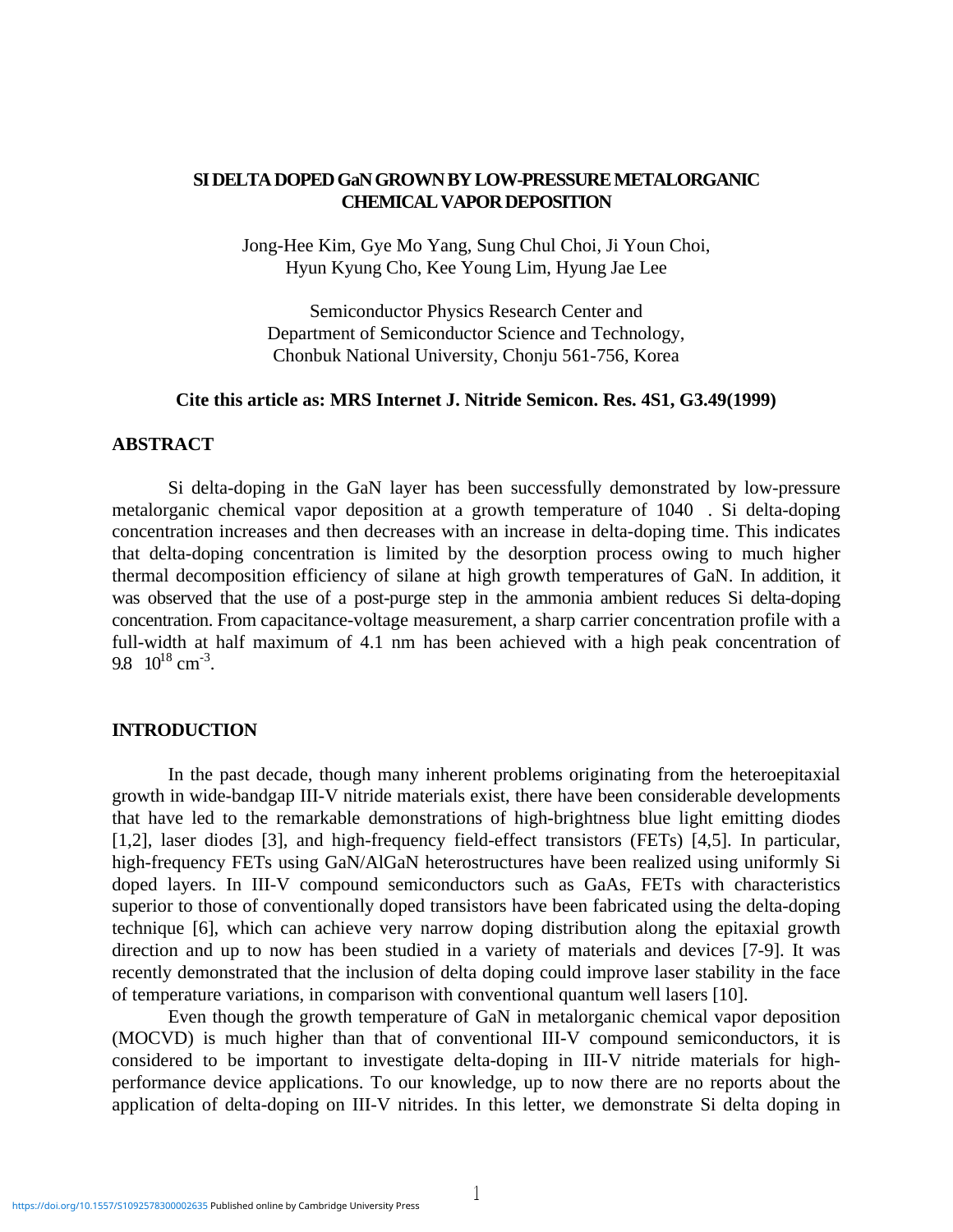GaN grown by low-pressure MOCVD and investigate the effects of delta-doping time and postdelta-doping purge step on carrier concentration.

#### **EXPERIMENTAL**

The samples used in this study were grown in a vertical rotating MOCVD reactor operating at 200 Torr. Trimethylgallium (TMG), ammonia (NH<sub>3</sub>), and 100 ppm silane (SiH<sub>4</sub>) in hydrogen were used as Ga, N, and Si delta-dopant precursors, respectively. Substrates used in this experiment were c-plane sapphires, which were degreased in an organic solvent and then slightly etched in a hot solution of  $3H_2SO_4$ :1H<sub>3</sub>PO<sub>4</sub> for 10 min. After the thermal cleaning in H<sub>2</sub> environment at 1070 for 10 min, a 20-nm-thick GaN buffer layer was deposited at 520. Finally, the substrate temperature was raised to 1040 to grow the GaN overlayer. The V/III ratio for the GaN overlayer was 1560. Under these conditions, background doping was 8 10

 n-type. The growth procedure for Si delta-doped GaN was as follows. First, an undoped GaN layer (1.7 ) was grown, after which TMG supply was stopped for 10 s on top of the GaN layer, while at that time ammonia was kept flowing. At this pre-delta-doping purge step, the surface became N-rich. This was followed by Si deposition for several tens of seconds under a Ga-free condition. The SiH<sub>4</sub> flow rate was 2 4 nmol/min. Then, we deposited an undoped GaN cap layer by two different methods: (1) post-delta-doping purge step for 10 s with flowing ammonia followed by the growth of a cap layer; and (2) direct growth of a cap layer without the post-deltadoping purge step. After the structure growth, a Schottky barrier was fabricated by thermal evaporation of gold through a shadow mask containing 620 dots. Aluminum was deposited



Fig. 1. Schematic diagram of fabricated devices for Si delta-doped GaN.

over a large area on the perimeter of the crystal face to serve as an ohmic contact as shown in Fig. 1. The carrier concentration was obtained by capacitance-voltage (C-V) measurement, which was performed with a 1 MHz capacitance meter (Boonton 72-4B) at room temperature.

## **RESULTS AND DISCUSSION**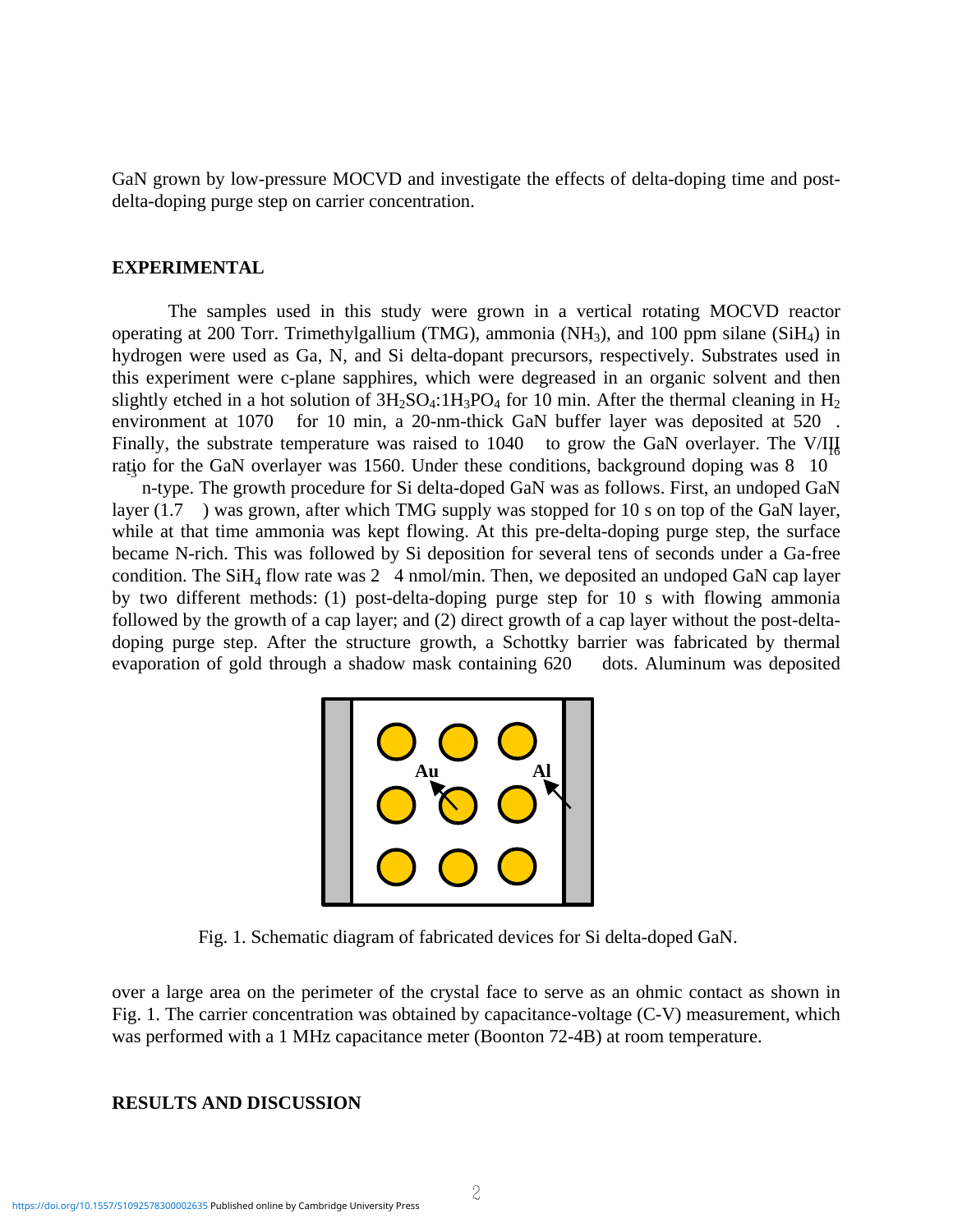The C-V profiles of Si delta-doped GaN layers depending on the delta-doping time are shown in Fig. 2. Silane flow rate was 4 nmol/min, and the pre- and post-purge times on both sides of delta doping were the same, i.e., 10 s. Figure 2 demonstrates that Si delta-doped GaN can be successfully grown using MOCVD. The maximum C-V concentration of Si delta-doped GaN does not increase with the increase in delta-doping time, in contrast to a strong linear dependence for Si delta-doped GaAs [11]. This shows that the Si delta-doping process might be dominated by the desorption of Si dopant from the nongrowing surface. The growth temperature of GaAs is lower than that of GaN. Therefore, as a result of low thermal decomposition efficiency of Si doping precursors, Si delta-doping concentration in GaAs is mainly determined by the adsorption process [11]. However, due to the high growth temperature of GaN, the thermal



Fig. 2. C-V profiles of Si delta-doped GaN grown under different delta-doping times of (a)  $30 s$ , (b)  $45 s$ , and (c)  $60 s$ .

decomposition efficiency of Si doping precursors will be much higher than that in the case of GaAs. This means that the adsorption/desorption process can quickly approach equilibrium. Si delta-doping concentration is therefore determined by the equilibrium between the adsorption and desorption processes with the desorption step limiting. This eventually leads to the abovementioned relationship between the electron density and the delta-doping time.

On the other hand, silicon dopants ideally should be confined to a single atomic monolayer by the growth interruption technique. However, the doping profile will be broadened by dopant diffusion and segregation processes. Usually, the broadening of the doping profile is estimated from the full width at half-maximum (FWHM) of the C-V profile. In the case of GaN, the diffusion process may significantly affect the broadening of the doping profile because the growth temperature of GaN is much higher than that of conventional III-V compound semiconductors. As can be seen in Fig. 2(b), however, the FWHM of the C-V profile in Si deltadoped GaN is as narrow as 4.1 nm. This sharp distribution profile is comparable with the values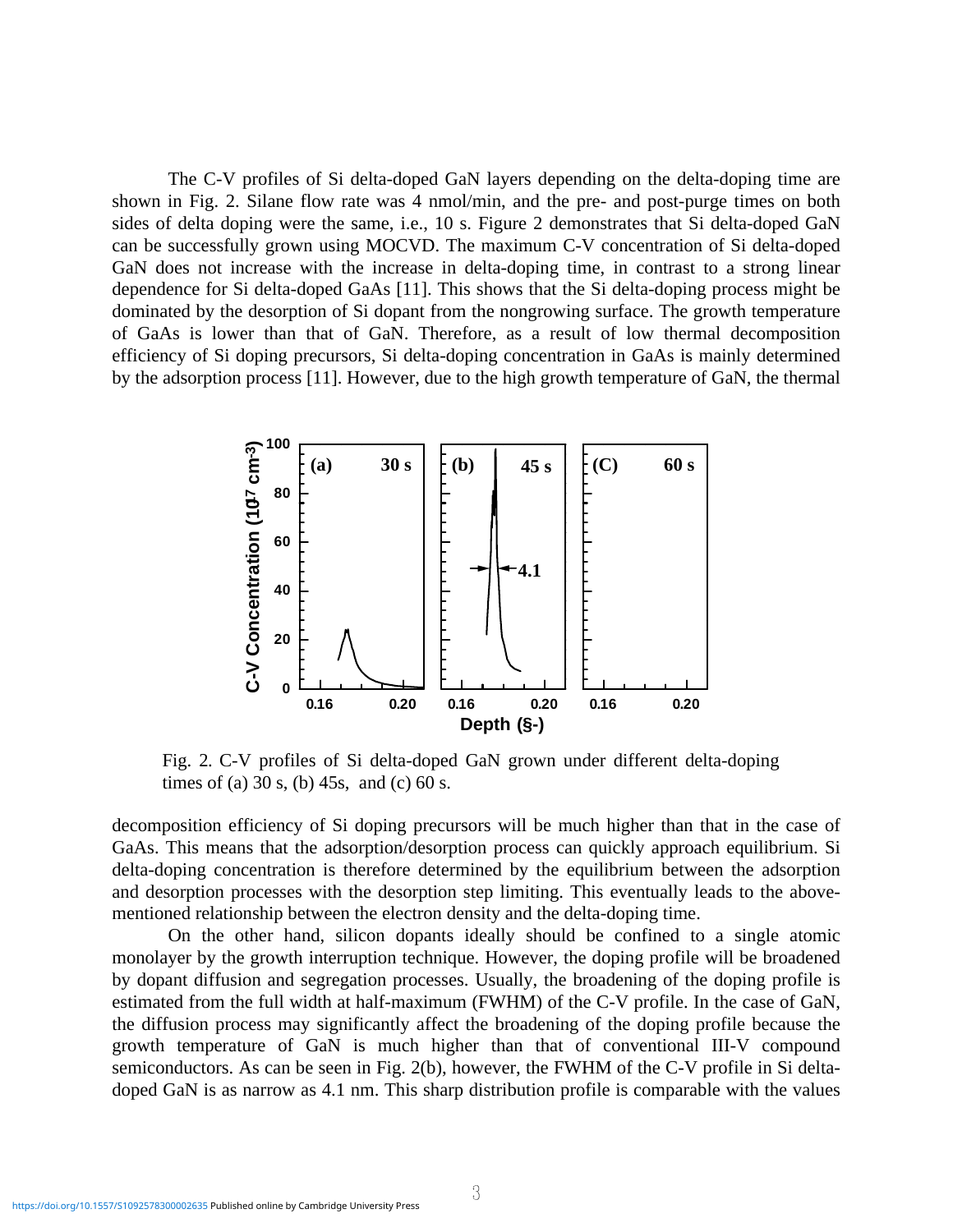for Si delta-doped GaAs [12]. It indicates that the diffusion effect is small for Si delta doping in GaN by low-pressure MOCVD. Using optimized growth condition, the delta-doping technique in GaN has the feasibility of the fabrication of high performance electronic and opto-electronic devices.

The basic delta-doping procedure includes pre-purge, delta-doping, and post-purge steps. The function of pre-purge step is to completely suspend growth of the host material for minimized memory effect of growing species on subsequent delta-doping. The post-purge step minimizes the dopant memory effect, after which growth of the host material is resumed. However, in the case of delta-doped GaAs the use of the pre-purge and post-purge step in the group V containing ambient reduces Si delta-doping concentration [13]. Figure 3 shows the room-temperature C-V profiles of Si delta-doped GaN layers grown under different post-deltadoping conditions. The pre-purge time before delta doping was 10 s. During the delta-doping step on the nongrowing GaN surface, silane flow rate was 2 nmol/min and delta doping time was 60 s. The C-V profile corresponding to the Si delta-doped structure with a post-purge time of 10 s is shown in Fig. 3(a). It shows a FWHM of 11.6 nm and a maximum C-V concentration of 2.8



Fig. 3. Effect of post-delta-doping purge step on room-temperature C-V profiles of Si delta-doped GaN. (a) Ammonia post-purge (10 s) step after delta-doping. (b) Direct growth of GaN host material without post-purge step.

 $10^{18}$  cm<sup>-3</sup>. On the other hand, Si delta-doped GaN without the post-delta-doping purge step shown in Fig. 3(b) has a much higher peak concentration of  $7 \times 10^{18}$  cm<sup>-3</sup> than the structure obtained with the post-purge step. In addition, it indicates a sharp profile with a FWHM of 5.2 nm. Obviously, when a post-purge step is included in the delta-doping sequence of GaN, Si evaporation will make it extremely difficult to achieve a higher Si delta-doping concentration. This phenomenon is similar to the reported result for Si delta-doped GaAs grown by MOCVD [13]. The above results confirm that the optimized delta-doping time and the delta-doping sequence without the post-purge step should be considered in order to maximize the delta-doping concentration.